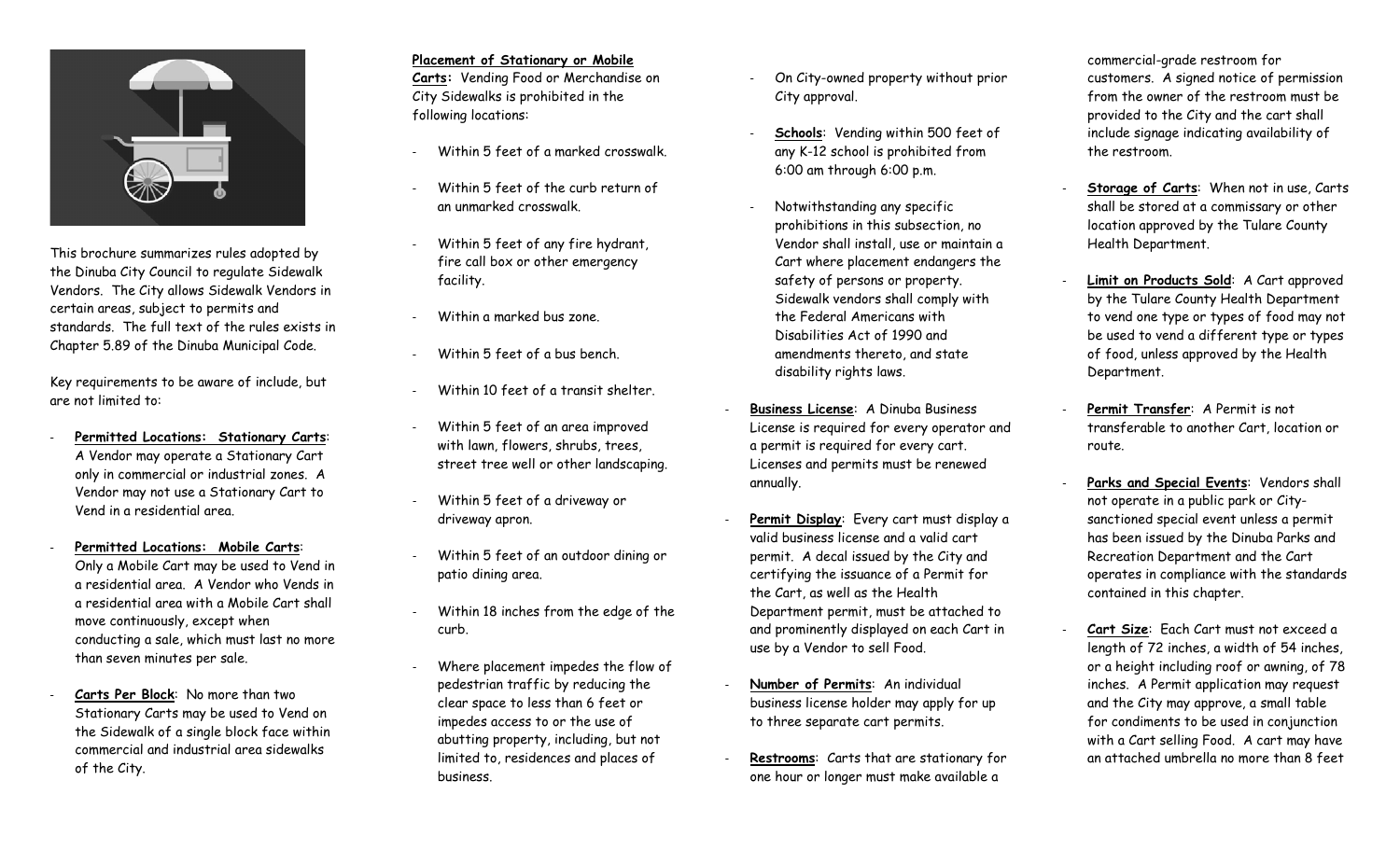high. Other portable shade structures are not allowed.

- **Trash**: A Food Vendor must provide a trash receptacle for customers and must ensure proper disposal of customer trash. The trash receptacle must be large enough to accommodate customer trash without the vendor using public or private trash receptacles that do not belong to them.
- **Removal of Equipment**: No Cart, condiment table or Vendor's trash receptacle may be left on the Sidewalk after the Vendor's approved closing time.
- **Cleanup**: A Vendor must maintain a clean and trash-free 10-foot radius from the Vendor's Cart during hours of operation and must leave the area clean by the approved closing time. Further, sidewalk vendors shall immediately clean up any food, grease or other fluid or item related to sidewalk vending activities that is discharged on public property.
- Attachment to City Facilities: No Cart shall be chained or fastened to any pole, sign, tree or other object in the public right-of-way or left unattended.
- **Illegal Materials**: Vending of illegal or counterfeit Merchandise is prohibited. In particular, selling of alcohol, cannabis, adult oriented material, tobacco products, products that contain nicotine or any product used to smoke/vape nicotine or cannabis is prohibited.
- **Vending of Services**: Vending of services is prohibited.
- **Signage**: Sidewalk vendors shall not use any electrical, flashing, wind powered, or animated sign. Signage shall not exceed three (3) square feet; and no freestanding sign shall be placed on a public street or sidewalk.
- **Noise**: Sidewalk vendors shall comply with the noise standards provided in the Dinuba Noise Ordinance (Chapter 9.54 of the Dinuba Municipal Code). Further, sidewalk vendors shall not use amplified music or other sounds.
- Power Sources: Using an electrical outlet or power source, or water sources, that is owned by the City or another person other than the sidewalk vendor is prohibited. Further, the use of a portable power generator is prohibited.

#### **Information Required for Permit Application**

You must complete a Sidewalk Vendor application form and provide the following information:

- $\Box$  Provide proof of a valid California Department of Tax and Fee Administration seller's permit which notes the City as a location or sublocation, which shall be maintained for the duration of the sidewalk vendor's permit.
- $\square$  Provide proof of liability insurance, naming the City as insured.
- $\Box$  If selling food or beverages, provide proof of a valid Health permit issued by the Tulare County Health Department in accordance with Part 7 of the California Health and Safety Code.
- Include a description of the type of food to be sold, whether such foods are prepared on site, whether such foods will require a heating element inside or on the sidewalk vending receptacle for food preparation, and the type of heating element, if any.
- $\square$  Provide a description of the type of merchandise to be sold.
- $\Box$  Provide a photo or picture of the vending cart that you intend to use

## **For More Information…**

Contact the Dinuba Public Works Department at (559) 591-9244 or at 1088 E. Kamm Ave.

Health Code questions should be directed to the **Tulare County Environmental Health Department** at (559) 624-7400.

# Standards for Sidewalk Vendors



This brochure contains standards Sidewalk Vendors in Dinuba. It may not cover all standards (in particular it does not address health code requirements). Questions should be directed to staff at the Dinuba Public Works Department. The Sidewalk Vendor ordinance is contained in Section 5.89 of the Dinuba Municipal Code.

> City of Dinuba Public Works Department 1088 Kamm Avenue Dinuba, CA 93618 (559) 591-9244

> > *www.dinuba.org*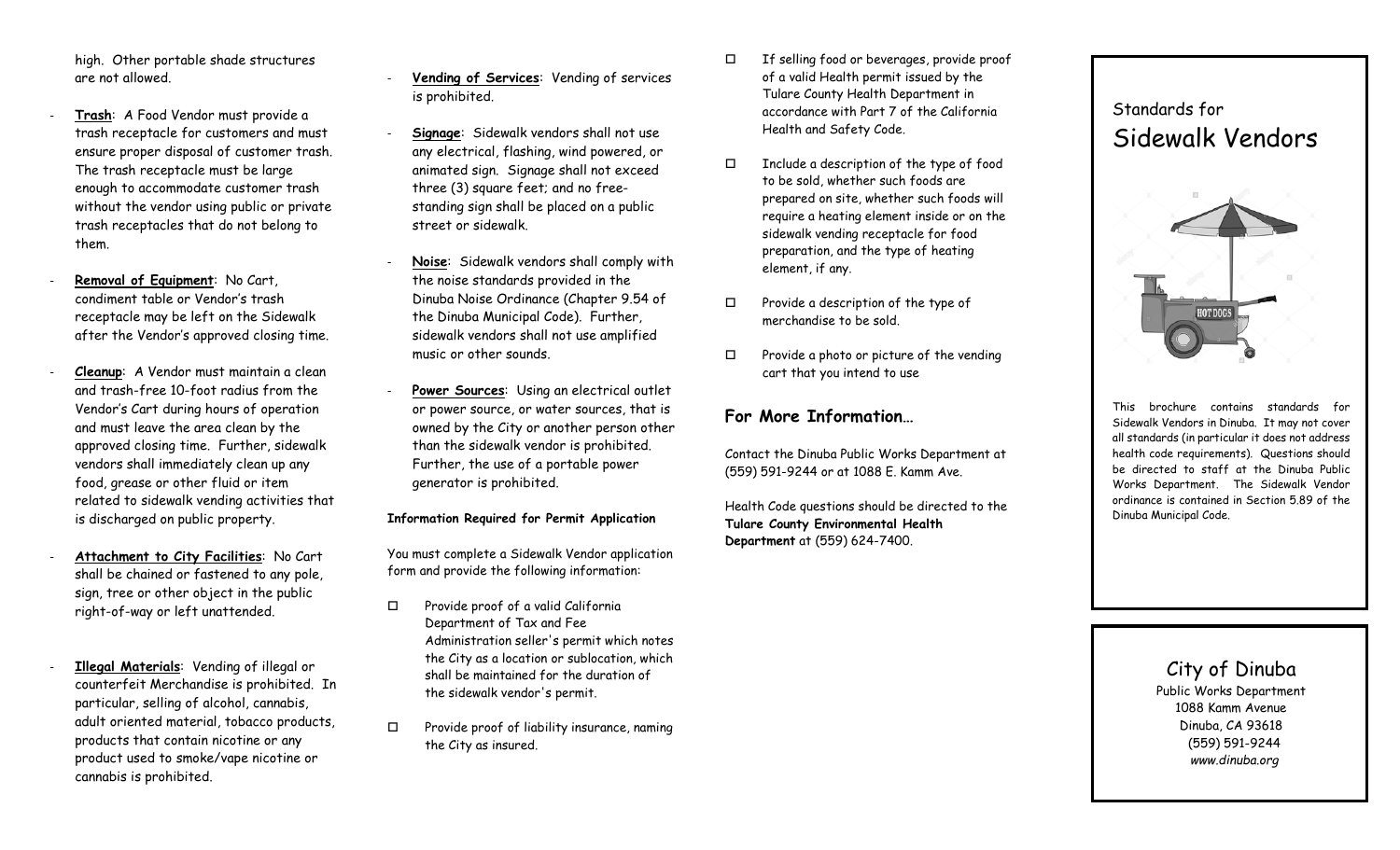

Este folleto resume las reglas adoptadas por el Ayuntamiento de Dinuba para regular a los Vendedores ambulantes. La Ciudad permite Vendedores en las Banquetas en ciertas áreas, sujeto a permisos y reglas. El texto completo de las reglas existe en el Capítulo 5.89 del Código Municipal de Dinuba.

Los requisitos clave a tener en cuenta incluyen, entre otros:

- **Ubicaciones permitidas: Carros** 

**estacionarios:** un vendedor puede operar un carro estacionario solo en zonas comerciales o industriales. Un vendedor no puede usar un carro estacionario para vender en un área residencial.

- **Ubicaciones permitidas: Carritos móviles:** solo se puede usar un carrito móvil para vender en un área residencial. Un Vendedor que vende en un área residencial con un Carro Móvil deberá moverse continuamente, excepto cuando realice una venta, y no debe durar más de siete minutos por venta.

- **Carritos por bloque:** No se pueden usar más de dos carritos estacionarios para vender en un solo bloque en las banquetas dentro de áreas comerciales e industriales de la ciudad.

**Colocación de carros fijos o móviles:** está prohibido vender comida o mercadería en las banquetas de la ciudad en los siguientes lugares:

- A menos de 5 pies de un cruce de camino peatonal marcado.
- A menos de 5 pies del borde de la banqueta de un cruce peatonal sin marca.
- A menos de 5 pies de cualquier boca de incendio, caja de llamada para incendios u otra instalación de emergencia.
- Dentro de una zona de autobuses señalizada.
- A menos de 5 pies de una banca de autobús.
- A 10 pies de un refugio de tránsito.
- Dentro de 5 pies de un área mejorada con césped, flores, arbustos, árboles, pozos de árboles en la calle u otros jardines.
- A menos de 5 pies de un camino de entrada o delantal.
- A menos de 5 pies de un comedor al aire libre o de un patio.
- A 18 pulgadas del borde de la banqueta. - Donde la ubicación impida el flujo del tráfico de peatones dejando menos de 6 pies de espacio libre o impida el acceso o el uso de la propiedad contigua, incluyendo, pero no limitado a lugares de residencias y de negocios.
- En propiedad de la Ciudad sin la aprobación previa de la Ciudad.
- **Escuelas:** Está prohibido vender a menos de 500 pies de cualquier escuela K-12 desde las 6:00 a.m. hasta las 6:00 p.m.
- Sin per juicio de las prohibiciones específicas en esta subsección, ningún

Proveedor instalará, usará o mantendrá un Carrito donde la colocación ponga en peligro la seguridad de las personas o la propiedad. Los vendedores ambulantes deberán cumplir con la Ley Federal de Estadounidenses con Discapacidades de 1990 y sus enmiendas, y las leyes estatales de derechos de las personas con discapacidad.

- **Licencia comercial**: se requiere una licencia comercial de Dinuba para cada operador y se requiere un permiso para cada carrito. Las licencias y permisos deben renovarse anualmente.
- **Exhibición de permisos:** cada carrito debe mostrar una licencia comercial válida y un permiso de carrito válido. Una calcomanía emitida por la Ciudad y que certifique la emisión de un Permiso para el Carrito, así como el permiso del Departamento de Salud, debe estar pegada y exhibida de manera prominente en cada Carrito que un Vendedor utilice para vender Alimentos.

**Número de permisos:** una licencia comercial individual puede solicitar hasta tres permisos de carro por separado.

**Baños**: Los carros que están estacionados durante una hora o más deben tener disponible un baño de grado comercial para los clientes. Se debe proporcionar a la Ciudad un aviso firmado de permiso del propietario del baño y el carrito deberá incluir letreros que indiquen la disponibilidad del baño.

**Almacenamiento de carros**: cuando no estén en uso, los carros se colocarán en un almacén u otro lugar aprobado por el Departamento de Salud del Condado de Tulare.

**Límite de productos vendidos:** un carrito aprobado por el Departamento de Salud del Condado de Tulare para vender un tipo o tipos de alimentos, no podrá usarse para vender otro tipo o tipos de alimentos, a menos que lo apruebe el Departamento de Salud.

**Transferencia de permiso:** un permiso no es transferible a otro carro, ubicación o ruta.

- **Parques y eventos especiales**: los vendedores no operarán en un parque público o en un evento especial autorizado por la Ciudad a menos que el Departamento de Parques y Recreación de Dinuba haya emitido un permiso y el carro opere de acuerdo con las normas contenidas en este capítulo.
- **Tamaño del carrito**: cada carrito no debe exceder 72 pulgadas de largo, 54 pulgadas de ancho o una altura, incluido el techo o el toldo, de 78 pulgadas. Un Permiso se puede solicitar y la Ciudad puede aprobar, una pequeña mesa para condimentos que se utilizará junto con un Carrito de venta de alimentos. Un carro puede tener un paraguas adjunto de no más de 8 pies de altura. No se permiten otras estructuras de sombra portátiles.